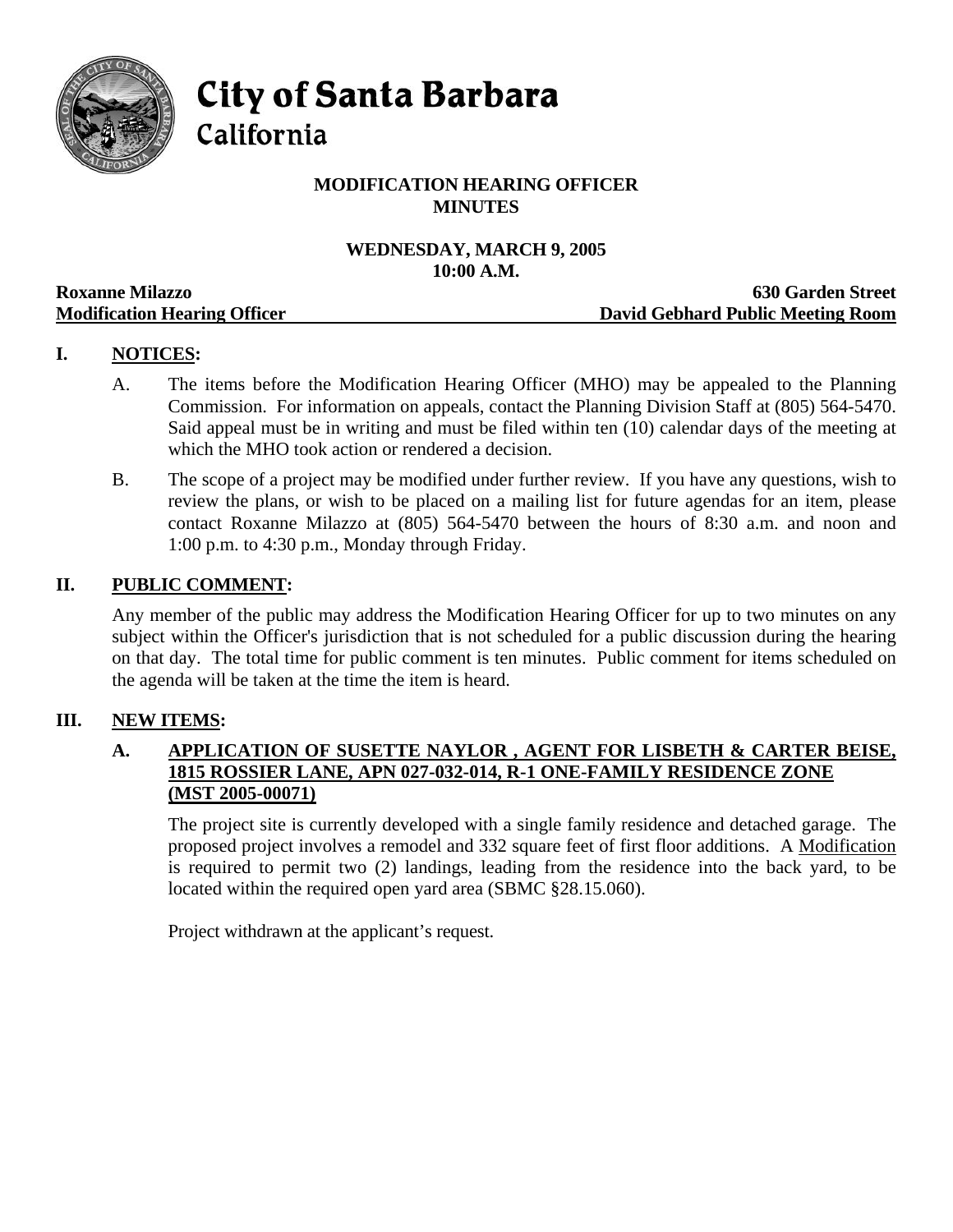## **B. APPLICATION OF KRISTIN STORY, AGENT FOR COTTAGE HOSPITAL, 2410 FLETCHER AVENUE & 414 W. JUNIPERO STREET, APN 025-052-022 & 021, C-O MEDICAL OFFICE ZONE (MST 2004-00872)**

The project site(s) front onto Fletcher Avenue, Junipero Street, and an un-named alley. This application involves the merging of two (2) lots. Demolition of an existing residence and garage and construction of a 1,250 square foot addition to the existing office building is being proposed. Existing parking will be reconfigured and five (5) additional parking spaces will be added to the site. A Modification is required to permit parking within the required ten-foot  $(10^{\circ})$  front yard setbacks facing Junipero Street and the public alley (SBMC §28.51.060).

This project was subject to review by the Architectural Board of Review (ABR) pursuant to SBMC §22.68.

- **ACTION**: Findings made and project approved subject to the condition that all plans submitted for building permits in conjunction with the approval of this modification shall show/include:
	- 1. Separate site plans representing the existing situation and the proposed (after lot merge) situations.
	- 2. Scope of Work Statement should include demolition of residence and garage.
	- 3. Project Statistics section needs to document existing parcel numbers and their lot areas in addition to the proposed figure that is shown.
	- 4. Remove the Measure E information from the cover sheet. The residential floor area being removed does not get credited for Measure E square footage. Only commercial square footage is calculated.
	- 5. The existing condition sheet needs to be the same size as the others.
	- 6. Submit an elevation sheet for the Modification file
	- 7 Show a minimum seven-foot (7') and four-foot (4') front yard setback off of Junipero and the public alley respectively.

# **C. APPLICATION OF DUFFY SMITH, AGENT FOR NANCY PARKER, 1512 ROBBINS STREET, APN 043-233-011, R-1 ONE-FAMILY RESIDENCE ZONE (MST2005-00085)**

The project site is currently developed with a single family residence and detached garage with accessory room. The proposed project involves a 575 square foot second story addition to the residence. A Modification is required to permit the addition to exceed solar access height limitations (SBMC §28.11).

John Beardsmore spoke in support of the project.

**ACTION**: Findings made and project approved subject to the condition that all plans submitted for building permits in conjunction with the approval of this